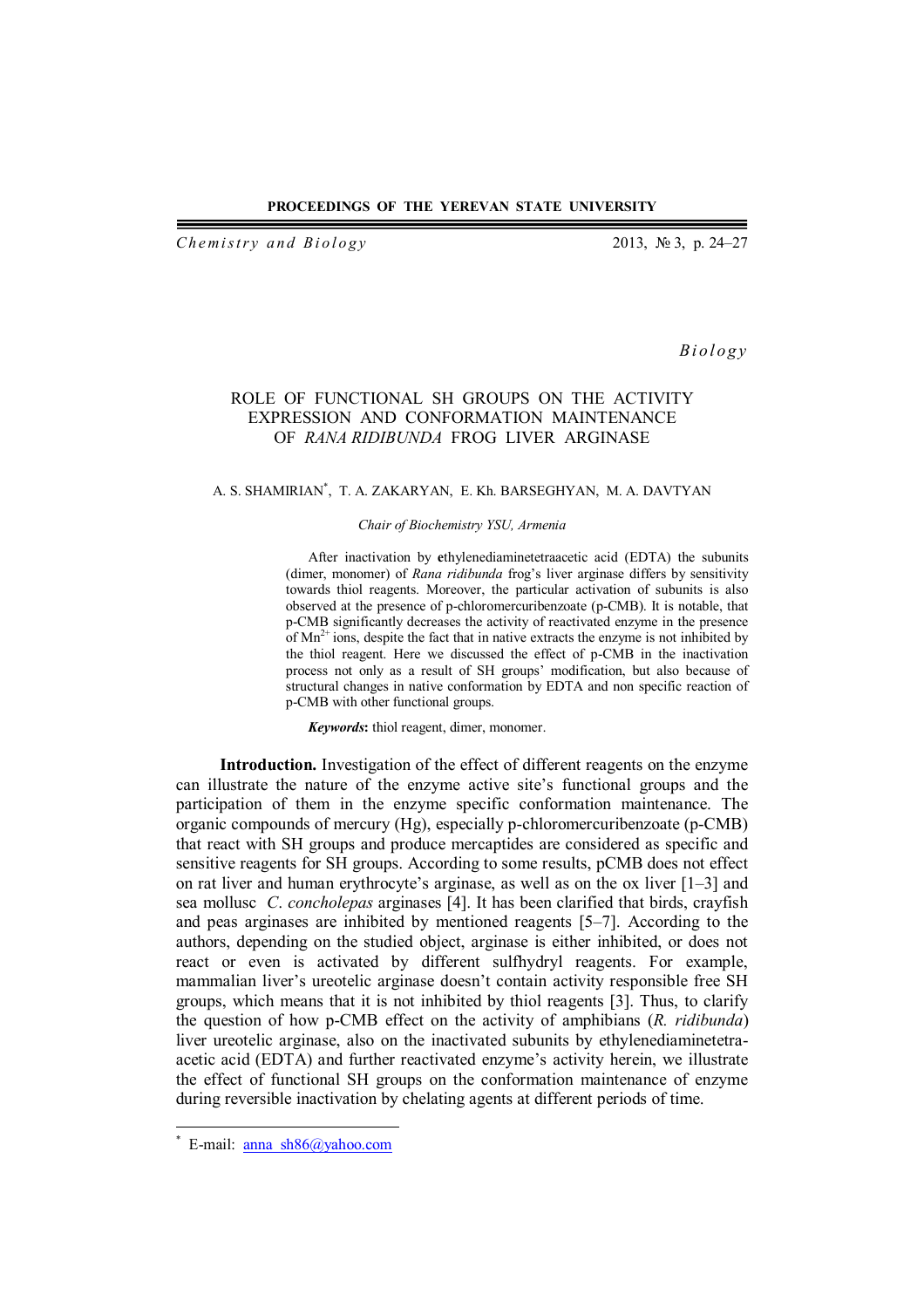**Materials and Methods.** *Rana ridibunda* Pallas adult frogs are served as a research object (150–200 *g*), and was homogenized in 0.05 *M* Tris-HCL buffer, pH 7.4 at  $20^{\circ}$ C. Liver extracts final concentration is 5%, which were prepared by centrifugation at 20 000 *g* for 30 *min*. As previously described in our study enzyme activity was measured by Ratner and Pappas method, subsequently the urea, which emerges by substrate dissection, was measured according to the method of Archibald, modified by Moore and Kauffman [8]. The absorbance of protein was measured in a spectrophotometer Genesys 10S UV-VIS at 280 *nm*. Enzyme activity is expressed by emerged urea  $(\mu M/g$  tissue). The inactivation is done by EDTA, which concentration is  $5.10^{-2}$  *M* per 1 *mL* of studied sample. The reactivation of inactivated enzyme is done by 0.005 *M* glycine–NaOH buffer, pH 9.5 at  $25^{\circ}$ C in the presence of Mn<sup>2+</sup> ions  $(25 \mu M/1 \ mL)$  during 22 h.

**Results and Discussion.** In the current study the effect of p-CMB in different concentrations on the activity of *R*. *ridibunda* frog's liver arginase was investigated. In order to study this issue enzyme was preincubated at  $25^{\circ}C$ , pH 9.5 with  $1\times10^{-4}$ ,  $3\times10^{-4}$  and  $5\times10^{-4}$  *M* concentration of p-CMB, respectively. Subsequently, the preincubated enzyme was further incubated for 1 *h* at  $37^{\circ}$ C with appropriate concentration of p-CMB at the pH 9.5. The results are presented in Tab. 1.

*T a b l e 1*

| [p-CMB], $M$       | Activity, $\mu M/g$ |  |  |
|--------------------|---------------------|--|--|
| Control $(-p-CMB)$ | $29300 \pm 293$     |  |  |
| $1 \times 10^{-4}$ | $29300 \pm 183$     |  |  |
| $3 \times 10^{-4}$ | $29262 \pm 205$     |  |  |
| $5 \times 10^{-4}$ | $29383 \pm 265$     |  |  |

*The effect of p-CMB in different concentrations on the activity of R. ridibunda frog's liver arginase (n = 6, p =*  $0.005$ *)* 

According to the results obtained, we can conclude that the aforementioned concentrations of p-CMB have no effect on the enzyme activity. It is interesting that similar results were obtained for *Rana terrestris* frog's [9], rat's [2] and human's liver [10] arginases, which shows that these arginases do not contain activity responsible SH groups.

The effect of p-CMB on the activity of inactivated enzyme by EDTA (1 and 2 *h*) and subsequently reactivated arginase has also been studied. Reactivation was done in the presence and absence of  $Mn^{2+}$  ions. The results are presented in Tab. 2. It should be noted that *R. ridibunda* frog's liver inactivated arginase dimers (1 *h*) as well as monomers (2 *h*) by EDTA, display the same properties as chicken brain, kidney and liver [11], rats mammary glands [12] and polychaete annelid's [13] tissues arginases, which are stimulated by p-CMB.

As one can notice from the results (Tab. 2) at subunits level (dimmers and monomers) in the presence of p-CMB observed slight stimulation of activity, 6 and 5% respectively. It can be assumed, that active SH groups are not detected in emerged subunits (dimer, monomer), when  $Mn^{2+}$  ions removed by EDTA.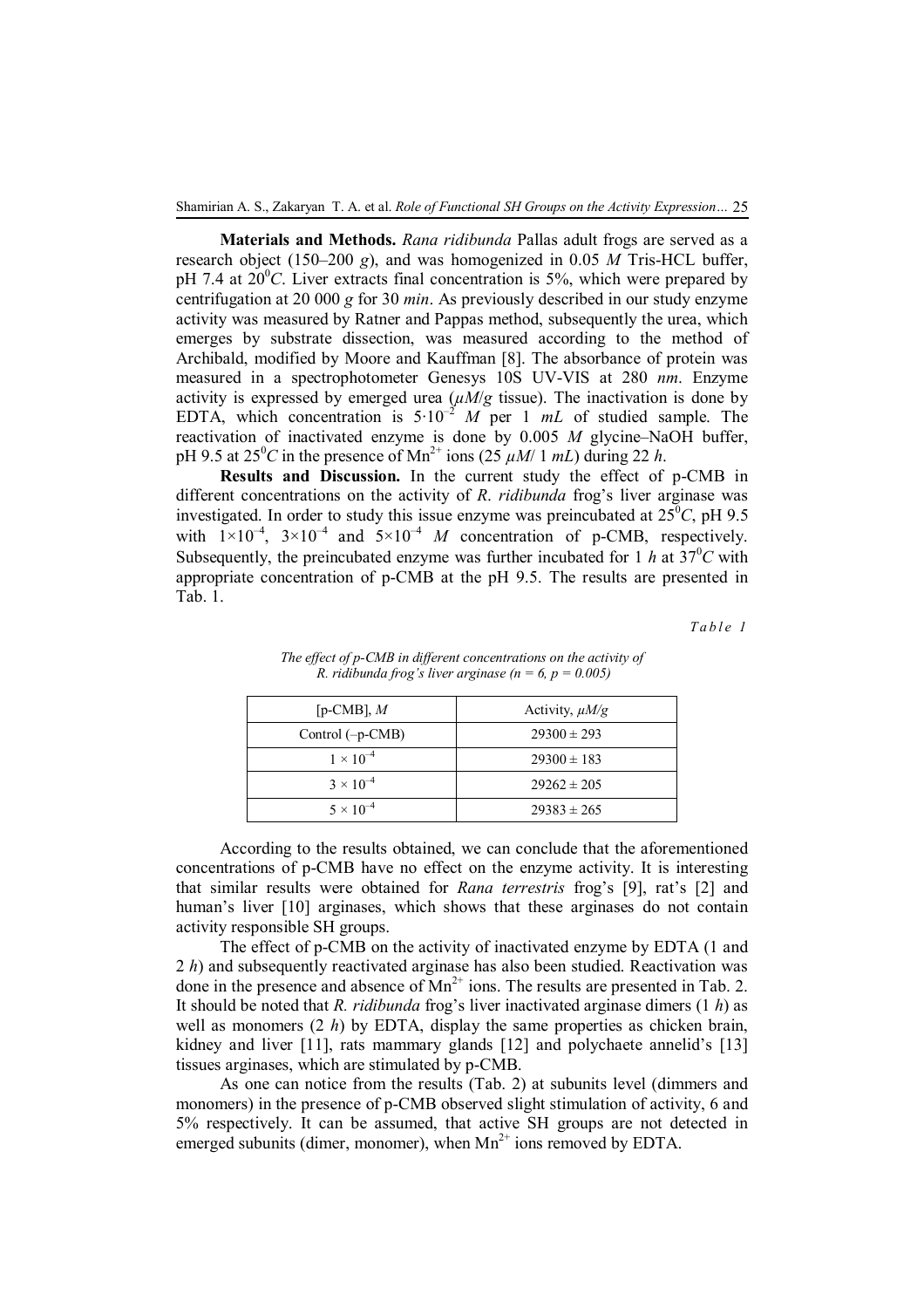## *T a b l e 2*

|                                                | Activity                      |                             |                     |                             |  |  |
|------------------------------------------------|-------------------------------|-----------------------------|---------------------|-----------------------------|--|--|
| Sample                                         | $(-p\text{-CMB})$ , $\mu M/g$ | Inactiv, and<br>reactive. % | $(+p-CMB), \mu M/g$ | Inactiv, and<br>reactive. % |  |  |
| Native                                         | $29300 \pm 293$               |                             | $29383 \pm 265$     |                             |  |  |
| inactivated by EDTA,<br>1h                     | $7325 \pm 153$                | 75                          | $9669 \pm 184$      | 67                          |  |  |
| inactivated by EDTA,<br>2 h                    | $5049 \pm 231$                | 82.7                        | $6525 \pm 225$      | 77.7                        |  |  |
| reactivated for 22 $h$ ,<br>$pH 9.5 + Mn^{2+}$ | $21096 \pm 304$               | 72                          | $11048 \pm 286$     | 37.7                        |  |  |

*The effect of p-CMB on the R. ridibunda frog's liver Inactivated (by EDTA) and reactivated arginase (n = 6, p = 0.005)* 

The effect of p-CMB on the reactivated enzyme has been shown, that in this conditions the activity of enzyme decrease, in the case when in native extracts enzyme does not inhibited by p-CMB. In order to explain this fact we also been investigated the effect of p-CMB on the reactivation process of enzyme. The results are presented in Tab. 3.

*T a b l e 3*

|                                                | Activity               |                                |                          |                                             |
|------------------------------------------------|------------------------|--------------------------------|--------------------------|---------------------------------------------|
| Sample                                         | (-р-СМВ),<br>$\mu M/g$ | reactivation,<br>$\frac{0}{0}$ | $(+p-CMB),$<br>$\mu M/g$ | inhibition of reactivation<br>process, $\%$ |
| Native                                         | $29300 \pm 293$        |                                | $29383 \pm 265$          |                                             |
| reactivated for 22 $h$ .<br>$pH 9.5 - Mn^{2+}$ | $15580 \pm 184$        | 53                             | $9790 \pm 286$           | 37                                          |
| reactivated for 22 $h$ .<br>$pH 9.5 + Mn^{2+}$ | $21096 \pm 304$        | 72                             | $12657 \pm 286$          | 40                                          |

*The effect of p-CMB on the reactivated process of R. ridibunda frog's liver arginase* ( $n = 6$ ,  $p = 0.005$ )

 It is notable that p-CMB suppresses the reactivation process and the reactivation inhibited by 37 and 40% respectively. According to the authors, such effect of p-CMB on the reactivated enzyme supposedly is due to the fact that p-CMB leads to enzyme inactivation not always as a result of SH groups' modification, but also because of structural changes in native enzyme while the thiol reagent reacts with other functional groups [16]. Besides, it has been shown that in some cases p-CMB can repress the activity of the enzymes, which generally do not contain sulfhydryl groups and/or is due to the not specific interactions between this reagent and protein [17].

Previously it has been shown that in rats mammary gland's arginase the SH groups are detected only after dialysis during iodoacetamide reaction [14]. It is likely that  $Mn^{2+}$  ions bind to the enzyme active site's SH groups and since it is known that the metal ions can cause chelating structure with cysteine and histidine, which lead to the metal-protein complex creation [15], therefore, the removal of  $Mn^{2+}$  ions by EDTA or dialysis leads to the emerge of free SH groups, which are reacted with p-CMB or iodoacetamide.